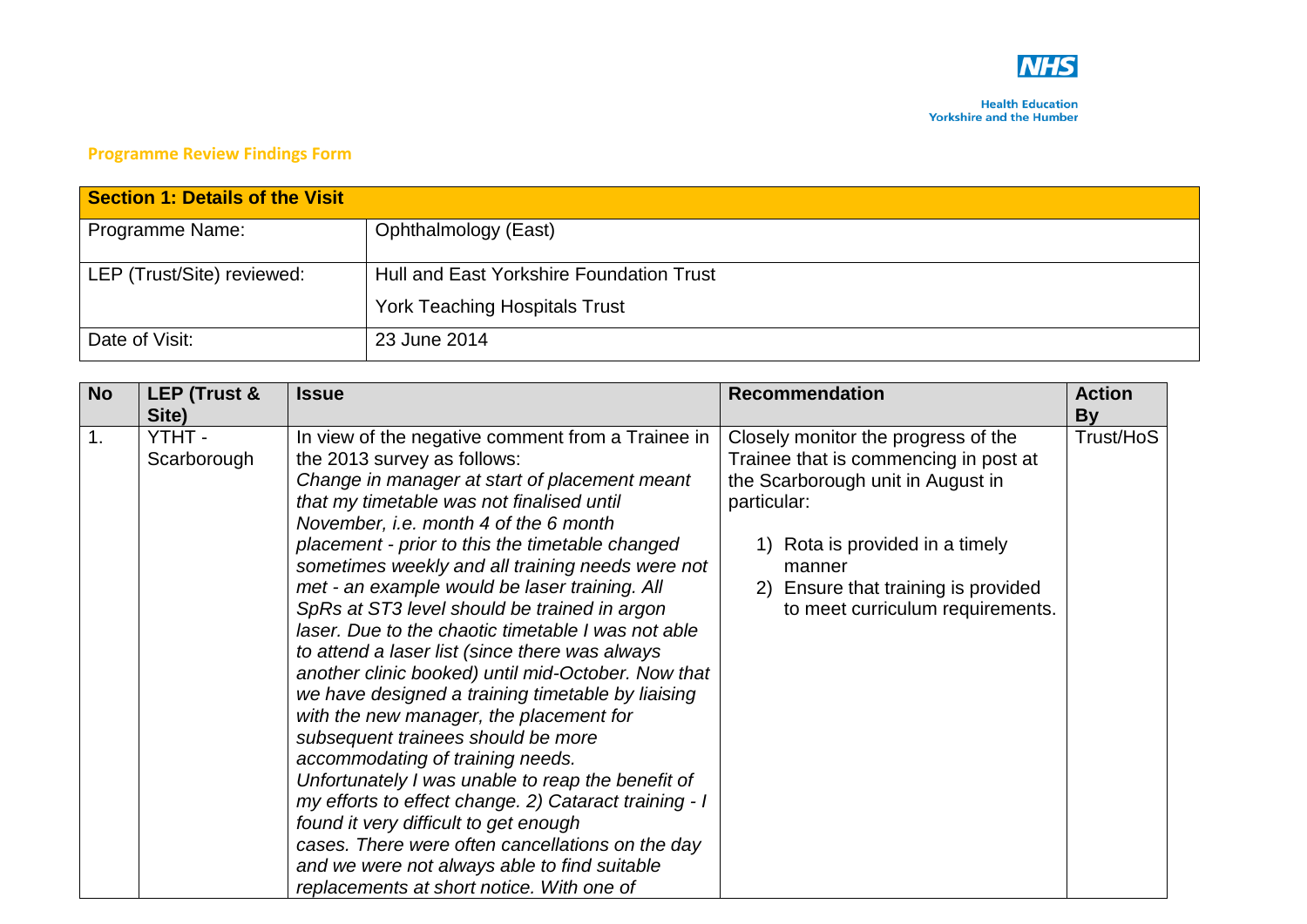| backlog and breach dates these patients will only<br>appear in theatre towards or after the end of my<br>placement. Again my efforts will potentially<br>improve the situation for the next trainee but<br>will not have an effect while I am still in the<br>placement.<br>The Trainer who attended the review explained<br>this situation came about as it was at the time of<br>the merger of York/Scarborough Trusts and has                                                                                                                                                                                                                                                                                                                                                                              |                                 |
|---------------------------------------------------------------------------------------------------------------------------------------------------------------------------------------------------------------------------------------------------------------------------------------------------------------------------------------------------------------------------------------------------------------------------------------------------------------------------------------------------------------------------------------------------------------------------------------------------------------------------------------------------------------------------------------------------------------------------------------------------------------------------------------------------------------|---------------------------------|
| since resolved.<br>2.<br><b>HEY</b><br>Trainees reported they are unable to carry out<br>The Trust to ensure that Ophthalmology<br>audits as the Trust has suspended new audits for<br>Trainees are given the opportunity to<br>one year even though this is a requirement of the<br>complete audits to enable them to meet<br>Ophthalmology curriculum. This was already<br>curriculum requirements. TPDs to<br>identified as a Trust -wide issue at the 2014 Trust<br>discuss audit progress with Trainees to<br>QM visit to HEY and a condition was set for an<br>ensure that any barriers to completing<br>improvement by 31 July 2014. The panel did<br>these are discussed and addressed.<br>recognise that the Trust are concerned at the<br>number of audits that are commenced and not<br>completed. | Trust/HoS<br><b>TPD</b>         |
| <b>HEY and YTHT</b><br>3.<br>HEYH to evaluate how the E-expenses<br>The Trainees reported the E-expenses system is<br>overly complex and causes long delays in them<br>system is working in Ophthalmology<br>receiving reimbursement                                                                                                                                                                                                                                                                                                                                                                                                                                                                                                                                                                          | HoS                             |
| <b>HEY and YTHT</b><br>Handover takes place in both units and a ST2<br>4.<br>Trusts to implement a<br>$\left( \begin{matrix} 1 \end{matrix} \right)$<br>Trainee said 'handover works extremely well in<br>formalised handover that is led<br>Hull'. There has been a red flag for Handover<br>by a Consultant<br>according to information recently supplied to<br>2) Investigate the 'triple red' status<br>HEYH SMT but the 2014 GMC NTS data did not<br>of handover in Ophthalmology                                                                                                                                                                                                                                                                                                                        | Trust/HoS<br>Quality<br>Manager |